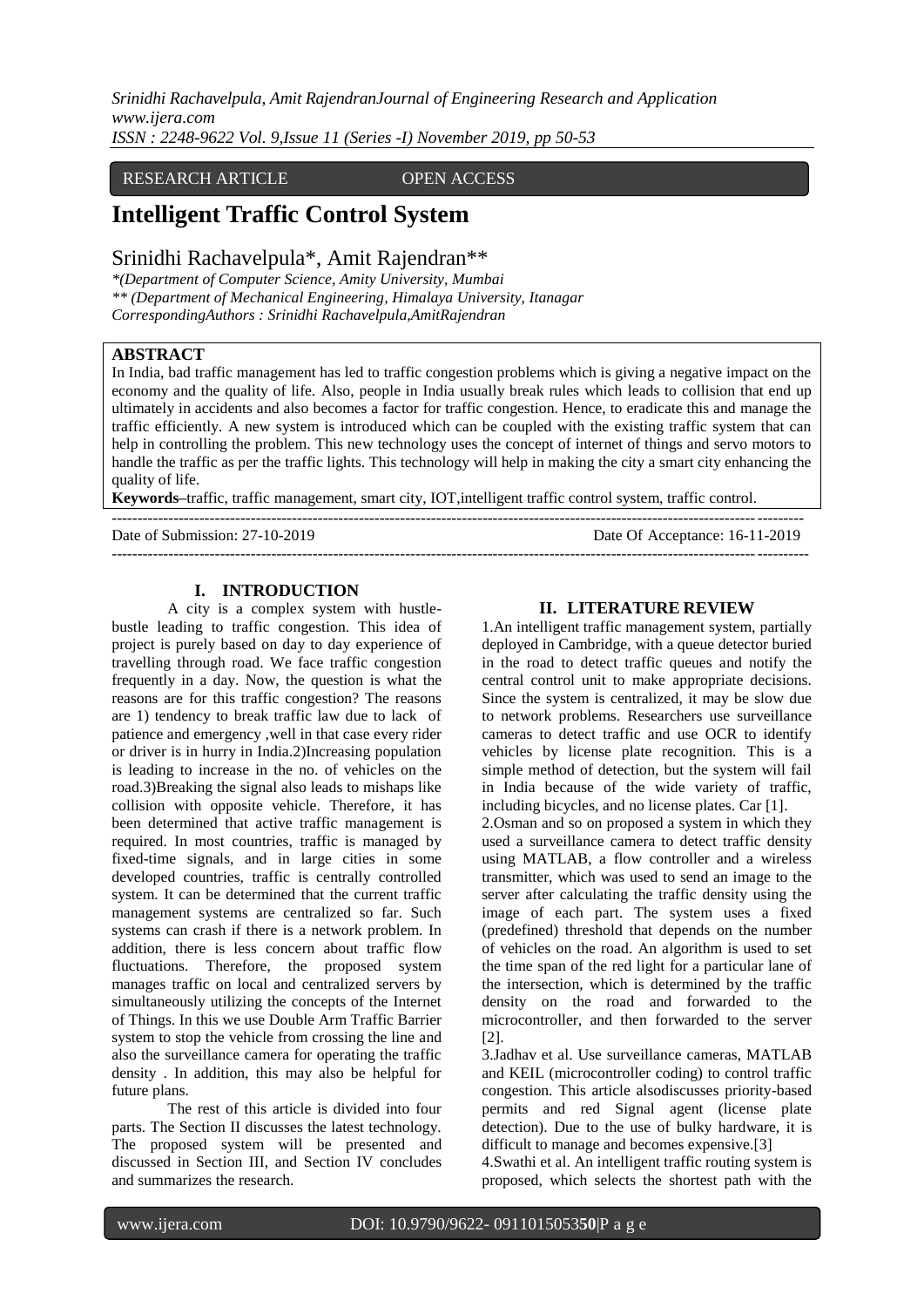least congestion. Sensors are used to collect data on traffic density, which uses solar energy and batteries. The sensor is always emitting infrared light, and when the objects are close, they detect the traffic density by monitoring the light reflected by the vehicle. However, readings may vary with temperature and humidity.[4]

## **III. METHODOLOGY**

#### 3.1BACKGROUND

3.1.1 A Servo Motor is an actuator that allows for precise control of angular or linear position, velocity and acceleration. It consists of a suitable motor coupled to a sensor for position feedback. It also requires a relatively sophisticated controller, often a dedicated module designed specifically for use with servomotors. A servomotor is a closed-loop servo mechanism that uses position feedback to control its motion and final position. The input to its control is a signal (either analogue or digital) representing the position commanded for the output shaft.

3.1.2 NodeMCU is an open source IOT platform. It includes firmware which runs on the ESP8266 Wi-Fi from Espressif Systems, and hardware which is based on the ESP-12 module. It is a single mode microcontroller.

3.1.3 A breadboard is a solderless device for temporary prototype with electronics and test circuit designs. Most electronic components in electronic circuits can be interconnected by inserting their leads or terminals into the holes and then making connections through wires where appropriate.

3.1.4 A light-emitting diode (LED) is a semiconductor light source that emits light when current flows through it. Electrons in the semiconductor recombine with electron holes, releasing energy in the form of photons. We are using three colors of LED's i.e. green, red and orange for the operation of traffic signals.

3.1.5 Connecting wires allows an electrical current to travel from one point on a circuit to another because electricity needs a medium through which it can move. Most of the connecting wires are made up of copper or aluminum. Copper is cheap and good conductivity.

3.1.6 Arduino is an open-source hardware and software company, and user community that designs and manufactures single-board microcontrollers and microcontroller kits for building digital devices. Using Arduino, we have programmed the NodeMCU.



## **Fig: 1** Block Diagramof IntelligentTrafficControl System

The proposed system represented in the Fig 1 is used to control the traffic congestion, avoid breaking of rules and accidents. The NodeMCU works as per the code that is built into it. The code has been written in Arduino platform. The status of the roads can be monitored in the control room and also on the mobile platform using the IP address.

The NodeMCU is used to regulate the traffic lights as well as the servo motors. The servo motors have been set at different angles. They rotate according to the status of the traffic light handling the traffic. The servo motors are connected to the traffic gates which act as barriers that will prevent people from breaking traffic rules and also control traffic congestion.



**Fig: 2** Scenario

To understand the system, let's consider a scenario as represented in Fig 2. We have considered a four-lane road junction. The system has been set up at all the outward road paths and the traffic signals are also been set up. The signals change in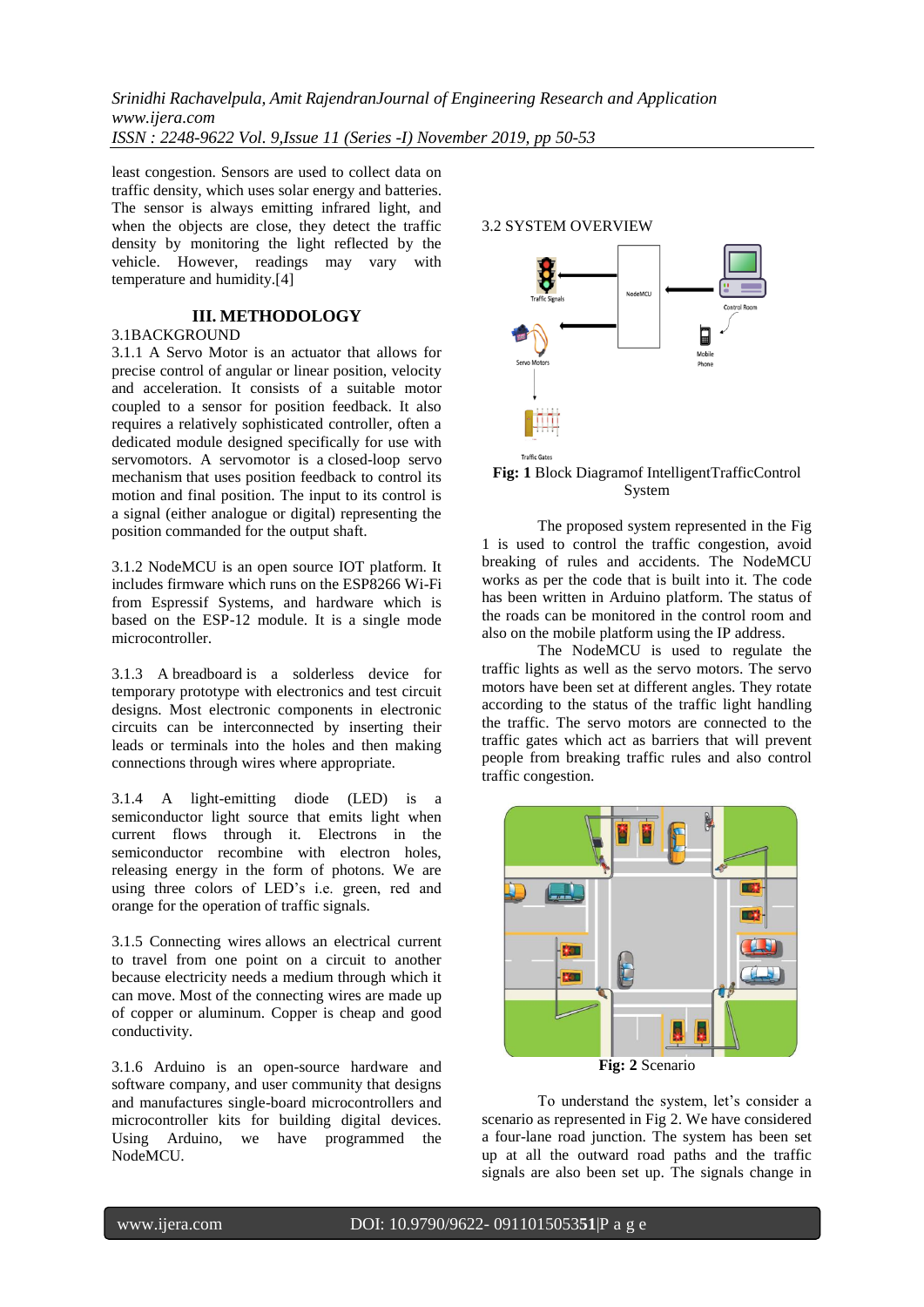every 60 seconds and the servo motors rotate accordingly changing the position of the traffic gates which allows the movement of the vehicles. When the signal is green the traffic gate is completely lifted allowing the vehicles to move in all other three directions. After 60 seconds the signal turns orange and the traffic gate is at a different angle signaling vehicles to slow down. When the signal is red, the traffic gate completely closes. The signals on the rest three roads work cordially with each other eradicating traffic congestion. The status of these lanes can be seen or observed on the mobile platform through the IP address. In case of High traffic Density in any lane, the traffic police Operator can do the necessary settings in time delay between signals to avoid heavy traffic by observing the camera



**Fig 3:** The IOT System

The intelligent traffic system is built is represents in Fig 3. As we have considered a fourlane junction to explain the system, we can see four servo operators. The traffic gates are attached to the arms of the servo motors that are going to act as the traffic barriers. The system is constructed on the breadboard and even the traffic signals can be seen on it. The connections are made from the NodeMCU to the traffic signals and also to the Servo motors. The action of the servo motors is dependent on the traffic signals.

|             |                            | Situations Camera Results Traffic Density (no.of Vehicles) Time for red to green (secs) |    |
|-------------|----------------------------|-----------------------------------------------------------------------------------------|----|
| Situation 1 | Low                        |                                                                                         | 60 |
| Situation 2 | Medium                     | 45                                                                                      | 50 |
| Situation 3 | High                       |                                                                                         | 40 |
|             | Cituation Al Network Crash |                                                                                         | 60 |

**IV. RESULTS AND DISCUSSIONS**

Once the traffic density exceeds the specified threshold on the road, the system stops normal operation and keeps the green light on until the condition on the road returns to normal. Realtime data is also sent to local and central servers.n addition, a web interface was developed for the authorities to show them traffic statistics on the road so they can make real-time and future decisions as discussed.

## **V. CONCLUSION**

This research provides an effective solution for the rapid growth of traffic flow, especially in large cities, where traffic is growing and traditional systems are limited by the inability to effectively manage current traffic. Considering the latest method of traffic management system, an intelligent traffic



**Fig 4:** The traffic gates

management system is proposed to control road traffic conditions more effectively. It intelligently changes signal timing based on traffic density at a particular roadside and communicates with local servers to regulate traffic more efficiently than ever before. Even if the local server or centralized server crashes, the decentralized approach allows it to be optimized and effective when the system is up and running.



In an emergency, the central server communicates with the nearest rescue department to provide timely personal safety. In addition, users can ask for future traffic levels on specific roads, thereby avoiding wasted traffic. The system also provides useful information to the parent organization that